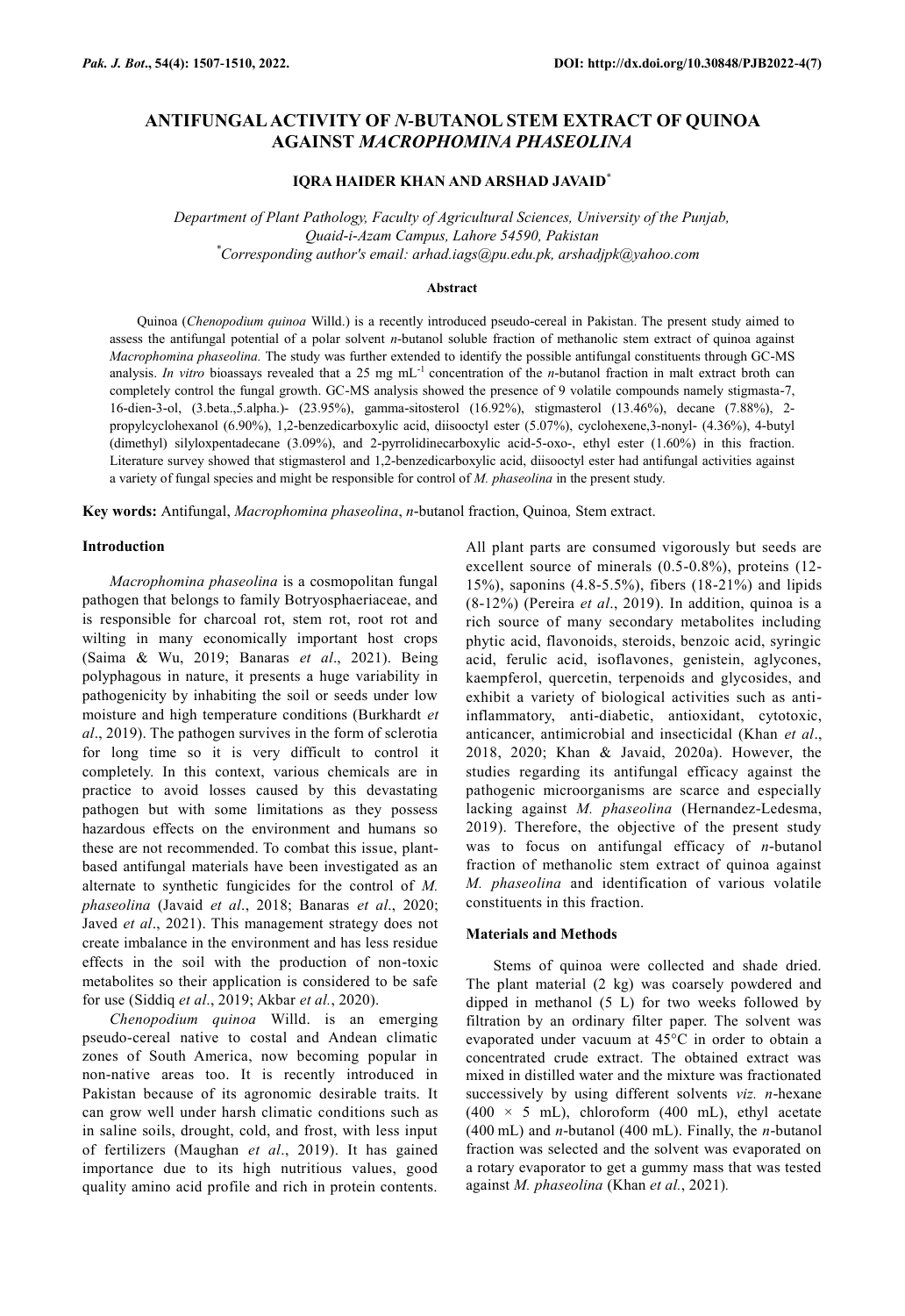For antifungal bioassay, 1.2 g of the extract was stirred in 1 mL of dimethyl sulphoxide (DMSO) and raised its volume up to 6 mL with the addition of malt extract broth (MEB) in order to prepare the highest concentration of 200 mg  $mL^{-1}$ . A portion of this medium (3 mL) was serially diluted by adding autoclaved MEB to obtain the lower concentrations *viz.* 100, 50, 25, 1.562 mg  $mL^{-1}$ . A series of control treatments was similarly prepared by adding 0.5 mL DMSO but without addition of the extract. The tested fungus *M. phaseolina* conidial suspension was prepared by scratching the 10-day-old culture plates of the fungus in distilled water and adding 50 µL in each test tube containing 1 mL of growth medium and incubated for 7 days at 28°C with three replicates of each treatment. Later, the fungal mat was filtered on pre-weighted filter papers and dried for 2 hours at 70ºC (Akhtar and Javaid, 2018). All the data were analyzed by one-way ANOVA followed by LSD Test (*p*≤0.05) using software Statistix 8.1. The *n-*butanol fraction was subjected to GC-MS analysis for the identification of antifungal compounds present in it (Khan & Javaid, 2020b).

## **Results and Discussion**

The results showed the antifungal effect of *n-*butanol fraction on growth of *M. phaseolina* (Fig. 1)*.* Lower concentrations of the extract  $(1.562 \text{ to } 12.5 \text{ mg } \text{mL}^{-1})$ significantly reduced biomass of *M. phaseolina* by 52– 65%. A concentration of 25 mg  $mL^{-1}$  completely arrested the fungal growth resulting in 100% reduction in its biomass (Fig. 1). Previously, Stuardo & Martin (2008) tested the alkaline treated quinoa against the *Botrytis cinerea* and concluded that the extract completely arrested the mycelial growth of the fungal pathogen. Recently, Khan & Javaid (2019) reported the presence of strong antibacterial and antifungal compounds in ethyl acetate fraction of *C. quinoa* stem. Moreover, the *n*-hexane extract of *C. quinoa* inflorescence and leaves revealed the presence of enormous antifungal, antioxidant and antiinflammatory compounds (Khan *et al.*, 2018, 2020).

GC-MS chromatogram of *n*-butanol fraction of methanolic stem extract is shown in Fig. 2 that indicates the presence of 9 phytoconstituents belonging to diverse groups of volatile natural organic compounds. The identified compounds detail is given in Table 1, whereas their structures are shown in Fig. 3. The major identified compounds were stigmasta-7, 16 dien-3-ol, (3.beta., 5.alpha.)- (**7**), gamma-sitosterol (**8**) and stigmasterol (**6**) with 23.95%, 16.92% and 13.46% peak areas, respectively. Decane (**2**) was found as moderately abundant compound followed by 2 propylcyclohexanol (**3**), 1, 2-benzedicarboxylic acid, diisooctyl ester (**9**), cyclohexene, 3-nonyl- (**4**) and 4 butyl (dimethyl) silyloxpentadecane (**1**) showing 7.88%, 6.90%, 5.07%, 4.36% and 3.09% of peak areas, respectively. The compound 2-pyrrolidinecarboxylic acid-5-oxo-, ethyl ester (**5**) with 1.60% peak area was found to be the least abundant one.

Literature showed that some of the isolated compounds in the present study possess strong antifungal activities against a variety of fungal species. Bhardwaj (2018) identified compound **6** from a medicinal plant *Tecomella undulata* and evaluated its antifungal efficacy against *Trichoderma reesei*, *Fusarium oxysporum*, *Aspergillus niger*, *Candida albicans*, *Penicillium funiculosum* and *Trichoderma viride*. The *T. undulata* leaf extract was found highly effective against *T. viride* and *F. oxysporum* even at lower concentrations*.* Earlier, Bawankar *et al*., (2013) also reported that this compound was effective against *A. niger*, *C. albicans*, *Aspergillus flavus*, *Aspergillus terreus* and *Penicillium* sp. Compound **9** was reported from the methanolic extract of *Cynodon dactylon* and was found effective against *A. niger*, *A. flavus*, *Alternaria alternata* and *C. albicans* (Balasundari & Boominathan, 2018). Therefore, it is concluded that antifungal activity of *n*-butanol fraction of methanolic stem extract of quinoa against *M. phaseolina* is possibly because of presence of compounds **6** and **9**.



Fig. 1. A: Effect of different concentrations of *n-*butanol fraction of methanolic stem extract of *Chenopodium quinoa* on biomass of *Macrophomina phaseolina.* B: Percentage decrease in fungal biomass due to different concentrations of the extract over corresponding control treatments. Vertical bars show standard errors of means of three replicates. Values with different letters at their top show significant difference (*p*≤0.05) as determined by LSD Test.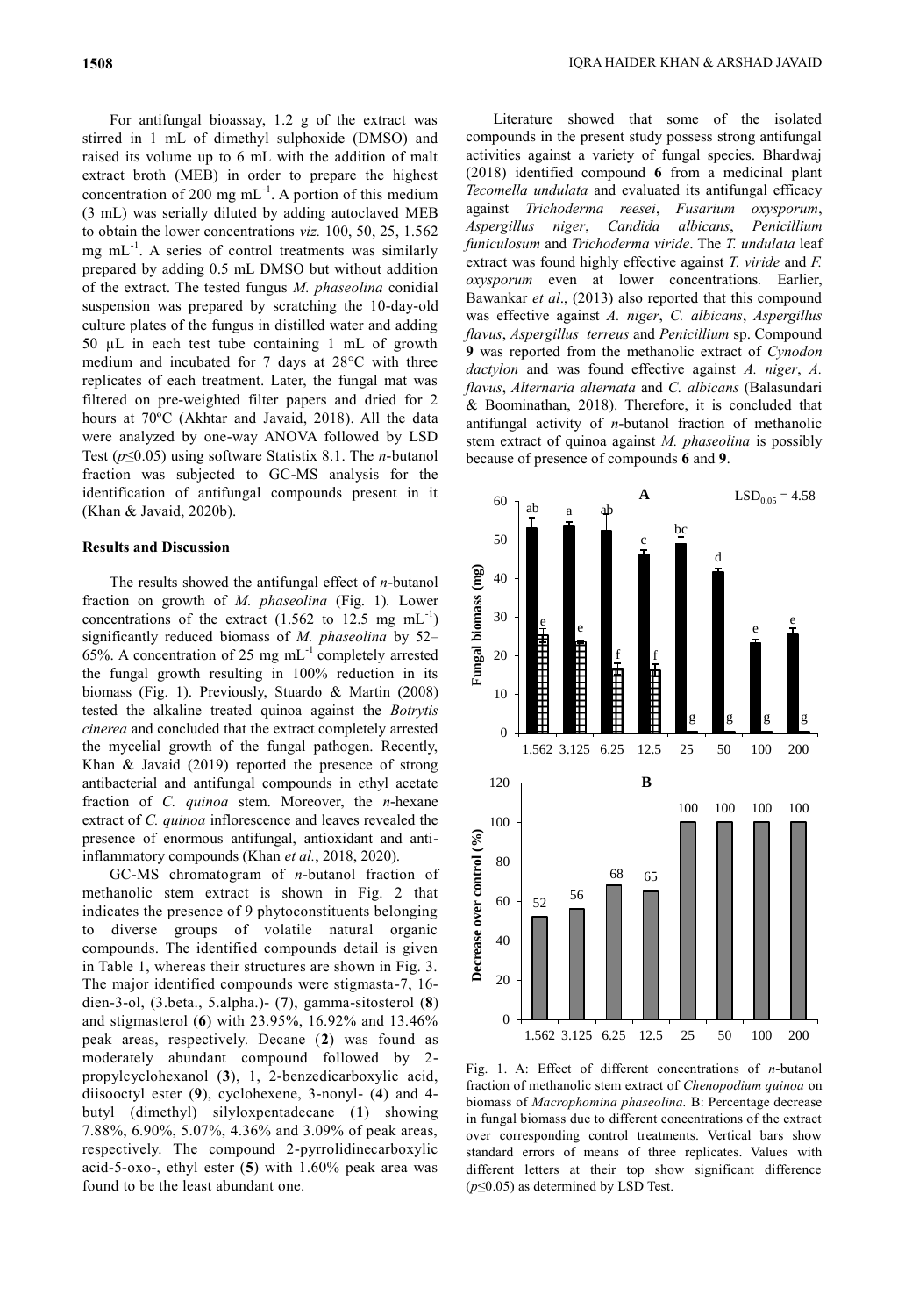

Fig. 2. GC-MS chromatogram of *n*-butanol fraction of methanolic stem extract of *Chenopodium quinoa.*



Fig. 3. Structures of compounds identified in *n-*butanol fraction of stem extract of *Chenopodium quinoa* through GC-MS*.*

**Table 1. Compounds identified through GC-MS analysis in** *n-***butanol fraction of methanolic stem extract of** *Chenopodium quinoa***.**

|            | $\overline{\phantom{a}}$                         |                      |                     |                                |                 |
|------------|--------------------------------------------------|----------------------|---------------------|--------------------------------|-----------------|
| Sr.<br>No. | <b>Names of compounds</b>                        | Molecular<br>formula | Molecular<br>weight | <b>Retention</b><br>time (min) | Peakarea<br>(%) |
|            | 4-Butyl (dimethyl) silyloxypentadecane           | $C_{21}H_{46}OSi$    | 342                 | 2.325                          | 3.09            |
| 2.         | Decane                                           | $C_{10}H_{22}$       | 142                 | 2.371                          | 7.88            |
| 3.         | 2-Propylcyclohexanol                             | $C_9H_{18}O$         | 142                 | 2.451                          | 6.90            |
| 4.         | Cyclohexene, 3-nonyl-                            | $C_{15}H_{28}$       | 208                 | 2.661                          | 4.36            |
| 5.         | 2-Pyrrolidinecarboxylic acid-5-oxo-, ethyl ester | $C_7H_{11}NO_3$      | 157                 | 4.594                          | 1.60            |
| 6.         | Stigmasterol                                     | $C_{29}H_{48}O$      | 412                 | 7.650                          | 13.46           |
| 7.         | Stigmasta-7, 16-dien-3-ol, (3.beta., 5.alpha.)-  | $C_{29}H_{48}O$      | 412                 | 9.350                          | 23.95           |
| 8.         | gamma-Sitosterol                                 | $C_{29}H_{50}O$      | 414                 | 9.552                          | 16.92           |
| 9.         | 1,2-Benzedicarboxylic acid, diisooctyl ester     | $C_{24}H_{38}O_4$    | 390                 | 9.744                          | 5.07            |